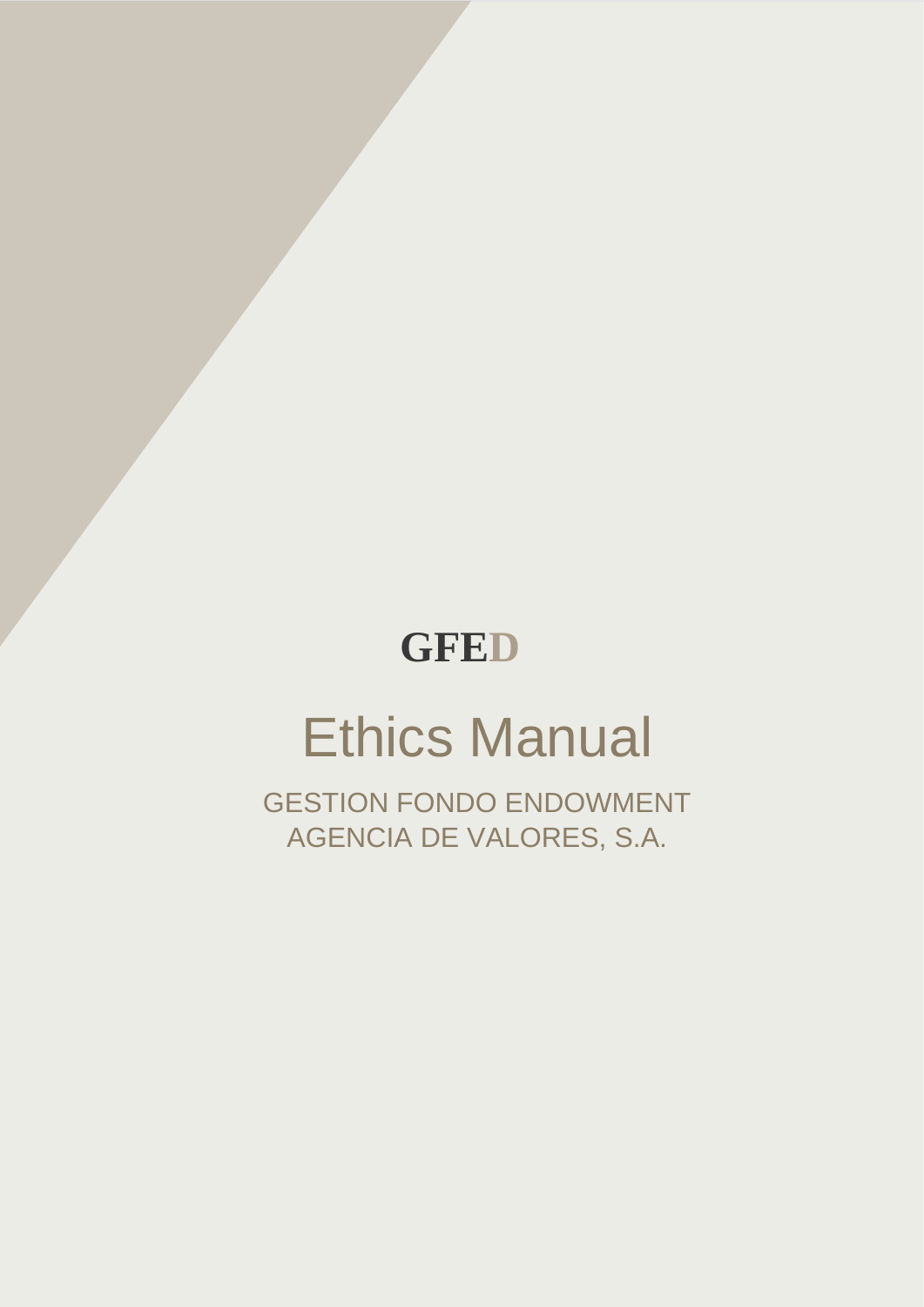#### **INDEX**

| 3.4.- COMPLIANCE WITH REGULATION (EU) 2019/2088 AND REMUNERATION POLICY7 |  |
|--------------------------------------------------------------------------|--|
|                                                                          |  |
|                                                                          |  |
|                                                                          |  |
| 4.3.- ANALYSIS CRITERIA FOR COUNTRIES, CURRENCIES AND INTEREST RATES 9   |  |
|                                                                          |  |
|                                                                          |  |
| 5.2.- CHECKING WHETHER THE COMPANY BELONGS TO THE CATHOLIC INDICES  9    |  |
|                                                                          |  |
|                                                                          |  |
| 5.5.- CONCLUSIONS OF THE ANALYSIS AND COMMUNICATION WITH COMPANIES  10   |  |
| 5.6.- PARTICIPATION IN ORDINARY AND EXTRAORDINARY GENERAL SHAREHOLDERS'  |  |
|                                                                          |  |
|                                                                          |  |
| ANNEX 1: SUSTAINABILITY INITIATIVES. UNITED NATIONS GLOBAL COMPACT 13    |  |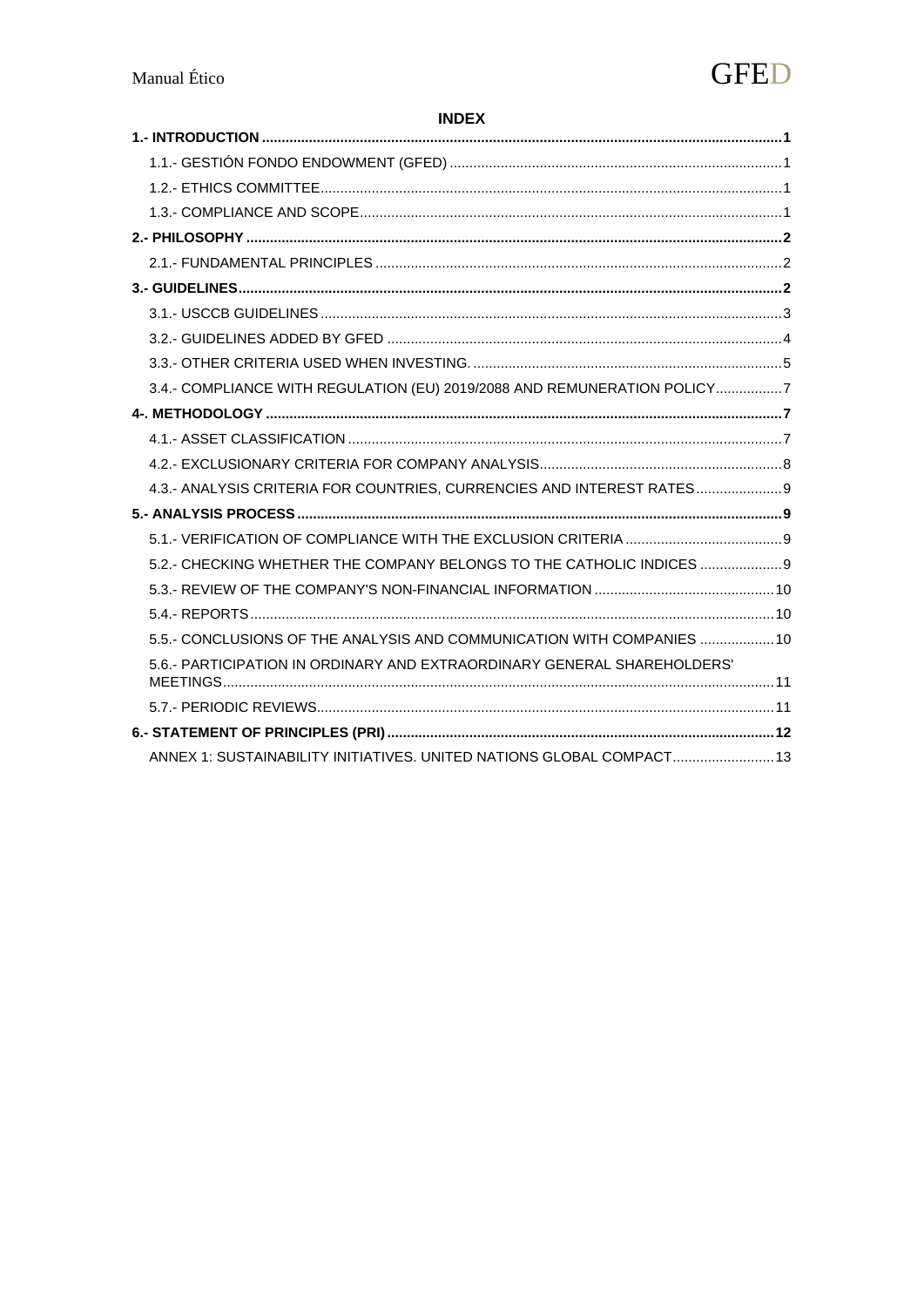# <span id="page-2-0"></span>**1.- Introduction**

# <span id="page-2-1"></span>**1.1.- Gestión Fondo Endowment (GFED)**

GFED is a firm created in 2005 in Spain and dedicated to the institutional "Endowment type" management of financial assets. It is the first and only independent financial advisor to carry out Endowment management in Spain.

GFED was born as the management company of Fundación Universitaria de Navarra (linked to the University of Navarra), advising its Endowment Fund. The University of Navarra was promoted by Saint Jose María Escrivá, founder of Opus Dei and all his activities are guided by the ethical and social principles of the Catholic Church. For this reason, from its origins, GFED has been fully aligned with the Social Doctrine of the Catholic Church.

At GFED, we want to increase the positive impact of our investments on society. In addition, ethical and responsible investment is also a way to achieve better returns in the long term. We look for companies that have sustainable, high standards of governance businesses, including social and environmental aspects. That is why we integrate environmental, social and corporate governance criteria into our investment analysis.

The purpose of this manual is to establish the guidelines to be followed by GFED so that all the investments carried out comply with the ethical and social criteria established by the Catholic Church. It is invested in such a way that the positions taken in the fund are fully in line with the ethical and social teachings of the Catholic Church, while providing solid financial returns.

# <span id="page-2-2"></span>**1.2.- Ethics committee**

To guarantee the application of this commitment, as well as the supervision and control of its compliance, an Ethics Committee is set up. The main functions of the Ethics Committee will be:

- **Control**: Monitor all the assets in the portfolio, as well as carry out periodic reviews.
- **Resolution**: analyze and solve the possible incompatibilities of the portfolio, either before investments are made or if they are triggered by changes in policies or in the companies themselves.
- **Promote** the improvement and development of this ethical code.

The ethics committee will be constituted with 4 members of the company, including the CEO and a director. A coordinator will be appointed within the company, who has the mission of preparing the committee meetings periodically, as well as coordinating the work of each of the members.

# <span id="page-2-3"></span>**1.3.- Compliance and scope**

This code applies to all investments made by GFED, regardless of the scope or mandate in which it is made.

This Code of Ethics is under continuous review, so it may receive changes and improvements in the future.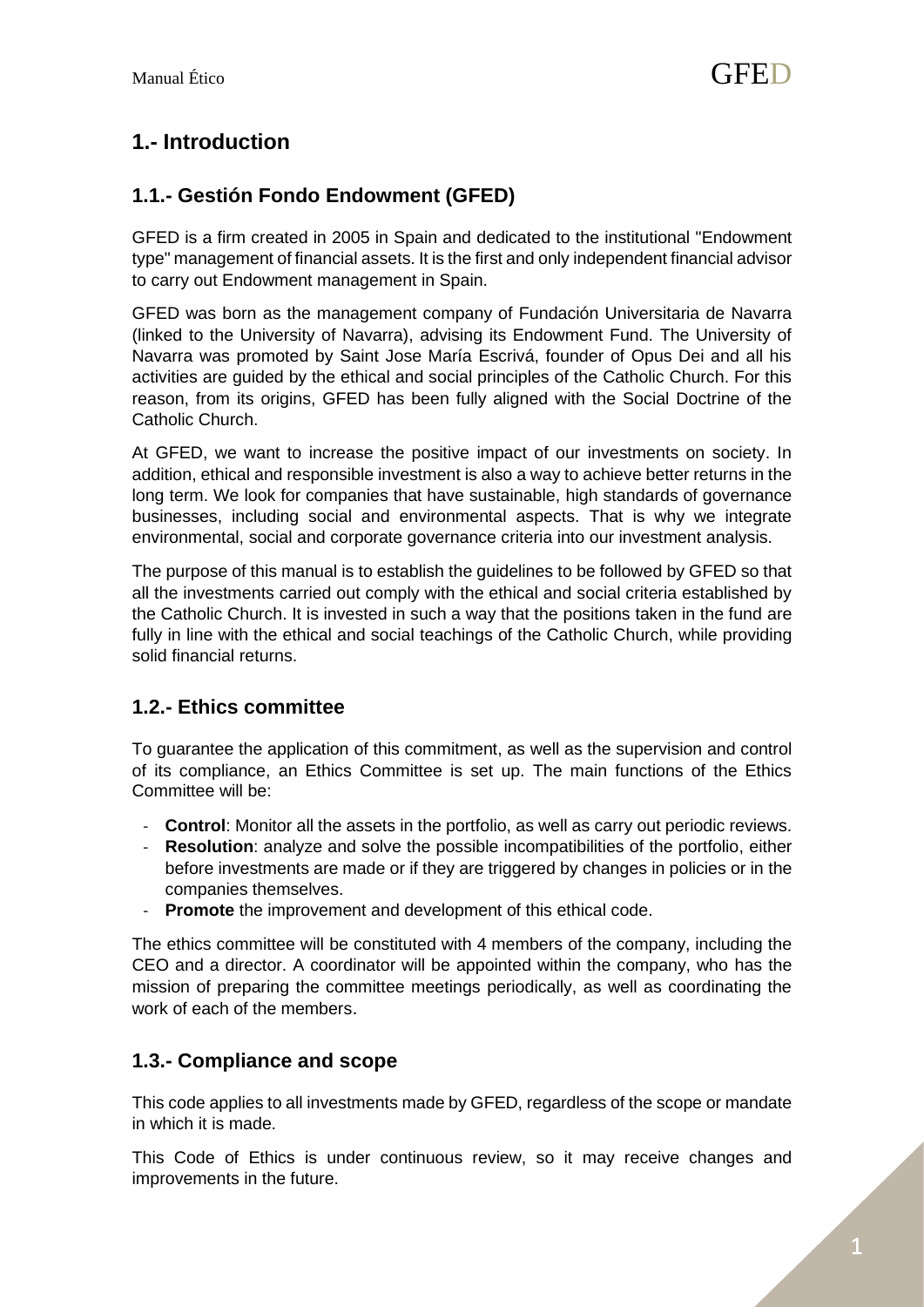# <span id="page-3-0"></span>**2.- Philosophy**

To carry out the analysis of the different investments, and to check if they comply with the teachings of the Catholic Church, the following sources, among others, are used:

- Guidelines of the United States Conference of Catholic Bishops (USCCB), taken as a first reference to invest in accordance with the Social Doctrine of the Catholic Church
- Catholic indexes: indexes prepared by different providers extracting from a general index companies which activities are not in accordance with the Social Doctrine of the Catholic Church are excluded.
- Publications of different public entities such as the United States Treasury, the UN, etc.
- Publications of different NGOs that ensure a specific principle.

# <span id="page-3-1"></span>**2.1.- Fundamental principles**

Two fundamental principles provided by the USCCB are taken to be able to carry out a responsible investment according to the principles of the Catholic Church. These two principles are:

- **Responsible management of economic resources:** it is expected to obtain an adequate return on economic resources, this being at least equal to that of the market.
- **The investment policy must include an ethical and social administration,** so that the different investment strategies are **in accordance with the moral principles of the Church.**

These two fundamental principles are implemented through three main strategies:

- seeking to avoid involvement in harmful activities
- encouraging active business participation to improve corporate governance
- promoting the common good

Our vision of ethical investment, (especially from the angle of the social doctrine of the Catholic Church), includes encouraging the activities of companies that contribute to the betterment of society. Therefore, while we use exclusionary criteria in determining the suitability of an investment, we do not believe that the goal of ethical investment is mere exclusion. We strongly believe in **working with companies** to constantly improve in these areas by participating in corporate governance bodies such as AGMs and supporting company improvement projects.

# <span id="page-3-2"></span>**3.- Guidelines**

Two groups of guidelines are used to carry out the investments: on the one hand, the guidelines provided by the USCCB (the same guidelines that are used by the different providers for the elaboration of the Catholic indexes) and on the other, additional guidelines by GFED.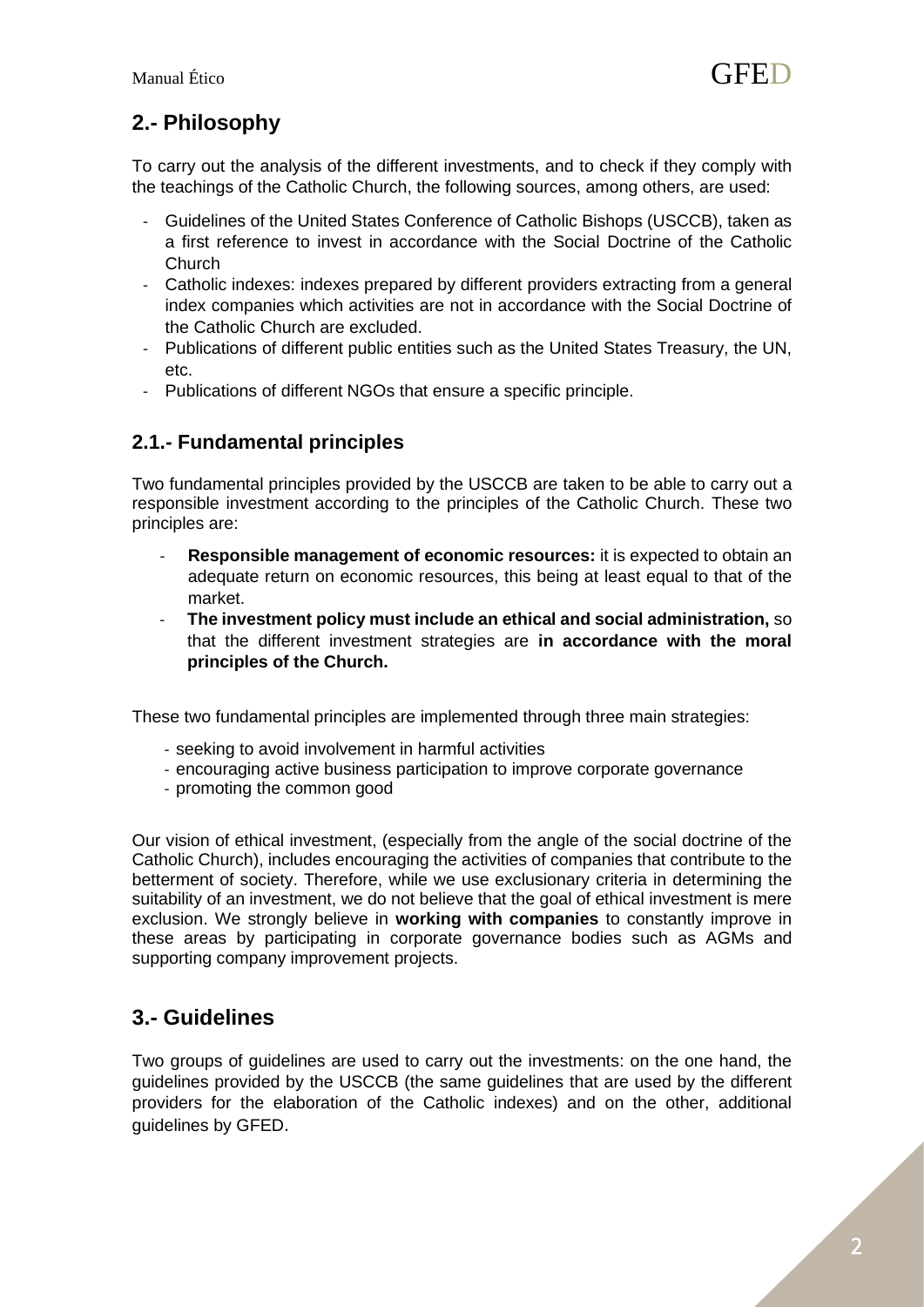# <span id="page-4-0"></span>**3.1.- USCCB Guidelines**

The guidelines given by the USCCB cover six different areas:

#### **3.1.1.- Protect human life**

The objective is to protect human life by not investing in companies directly or indirectly involved in:

- 1. **Abortion:** all companies directly or indirectly related to abortion will be totally excluded. It includes both manufacturers of abortifacient and medical companies that offer the practice of abortion.
- 2. **Contraceptives:** companies that manufacture contraceptives will be totally excluded, as well as all those companies that obtain a significant part of their income from the sale of contraceptives.
- 3. **Research with embryonic stem cells and human cloning:** companies that invest in research with fetuses and embryos are totally excluded if:
	- this means ending said prenatal life.
	- using fetal tissues from abortions.
	- violates the dignity of a developing person.
	- no investment will be in companies researching or carrying out specific activities in human cloning.

#### **3.1.2.- Promote human dignity**

It includes the following points:

- 1. **Human rights:** promote resolutions in companies aimed at protecting and promulgating human rights. We promote resolutions to achieve decent wages, good working conditions and social benefits.
- 2. **Racial discrimination:** it will not be invested or, where needed, it will be divested in those companies in which there is evidence of discrimination on racial grounds, and policies aimed at seeking full equality will be promoted.
- 3. **Gender discrimination:** it will not be invested or, where appropriate, it will be divested in those companies in which there is evidence of discrimination based on gender.
- 4. **Access to medicines:** companies will be invited to promote programs designed to make essential medicines accessible to the most disadvantaged people or regions.
- 5. **Stop pornography:** We will not invest in companies whose objective is to appeal to a lewd interest in sex or to incite sexual arousal. Similarly, the necessary measures will be taken to avoid participation in companies related to pornography.
- 6. **Promote the development of responsible, family-oriented program content** by media companies.

#### **3.1.3.- To reduce arms production**

1. **Production and sale of weapons:** to avoid investment in companies that are mainly engaged (more than 50%) in the production of military weapons or the development of weapons incompatible with Catholic teaching on warfare (biological and chemical weapons, weapons designed or considered nuclear weapons, weapons of mass destruction, cluster bombs, etc…)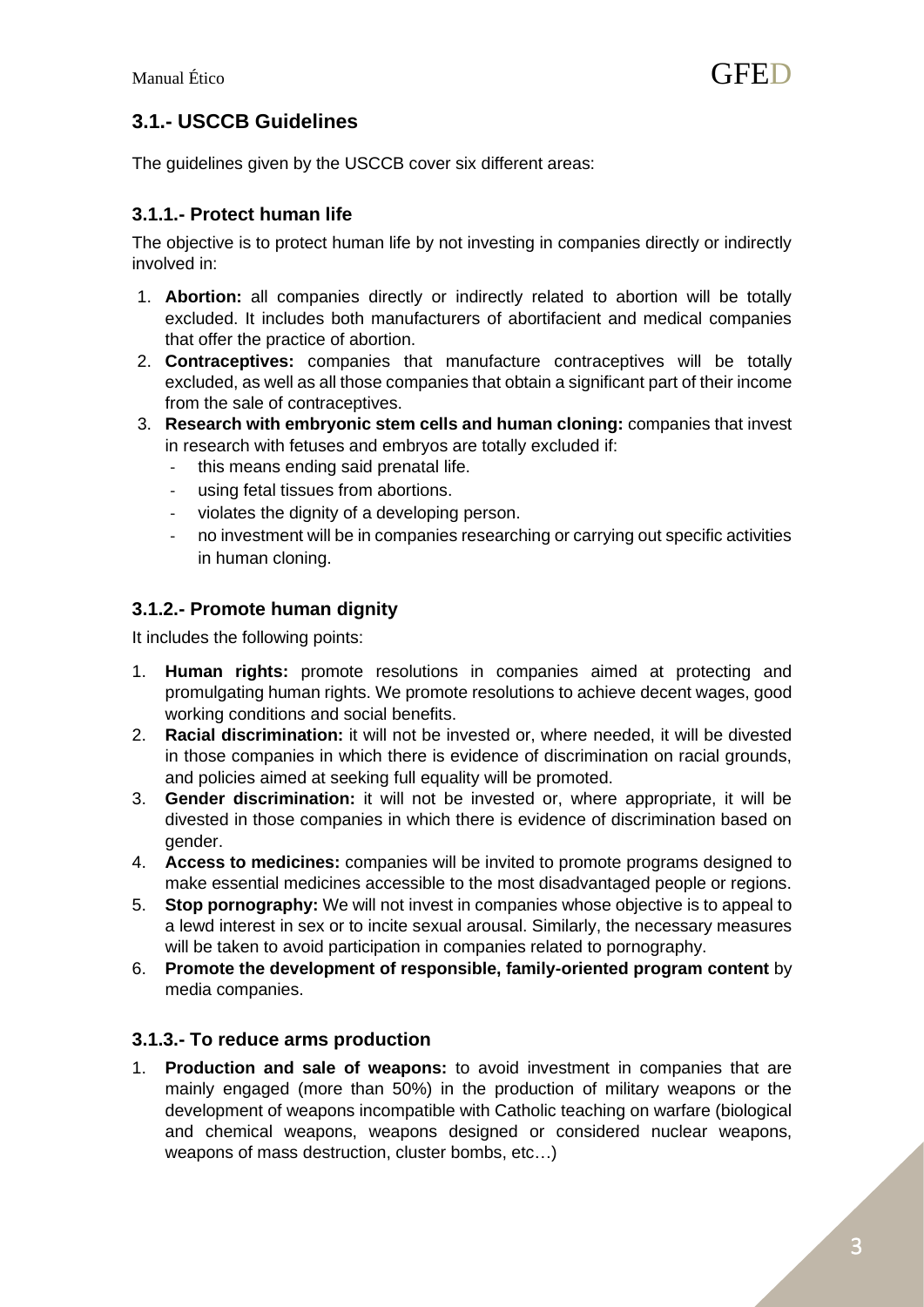2. It will not be invested in companies that are directly involved in the **production, sale, or use of antipersonnel mines.**

#### **3.1.4.- Pursue economic justice**

- 1. **Fair working conditions and sweatshops:** shareholder resolutions focused on avoiding the use of sweatshops will be promoted and supported. At the same time, all initiatives to achieve decent wages for all workers, as well as job security will be supported.
- 2. **Access to affordable housing and financing:** funds will not be held at American financial entities that do not receive at least a satisfactory rating under the Community Reinvestment Act (American Federal Law) or, in the Spanish case, with entities that are not subject to the Code of Good Practices of RD 6/2012.

#### **3.1.5.- Environmental protection**

Companies will be encouraged to fight for the preservation of the planet's ecological heritage, to address growing poverty in less advanced nations, to reorient development in terms of quality without quantity in the industrial world, and to promote environmentally renewable and clean technologies.

#### **3.1.6.- Corporate social responsibility**

No investment will be made in companies with lax policies or poor track records on social and governance measures (unless steps have been taken to eliminate such episodes and we have reasonable certainty that they will not be repeated in the future). Promote corporate social responsibility in business. Companies will be required to be transparent in reporting not only financial, but also social and environmental information: what impact they have on society and the environment.

#### <span id="page-5-0"></span>**3.2.- Guidelines added by GFED**

Besides the guidelines given by USCCB, GFED has agreed to include to other guidelines.

#### **3.2.1.- Tobacco**

There will be no investments in tobacco producing companies, as well as companies that have a significant percentage of their sales coming from the sale of tobacco (maximum of 15%).

#### **3.2.2.- Gambling**

There will be no investment in gambling companies, nor those that have a significant percentage of their sales coming from the sale of tobacco (maximum of 15%).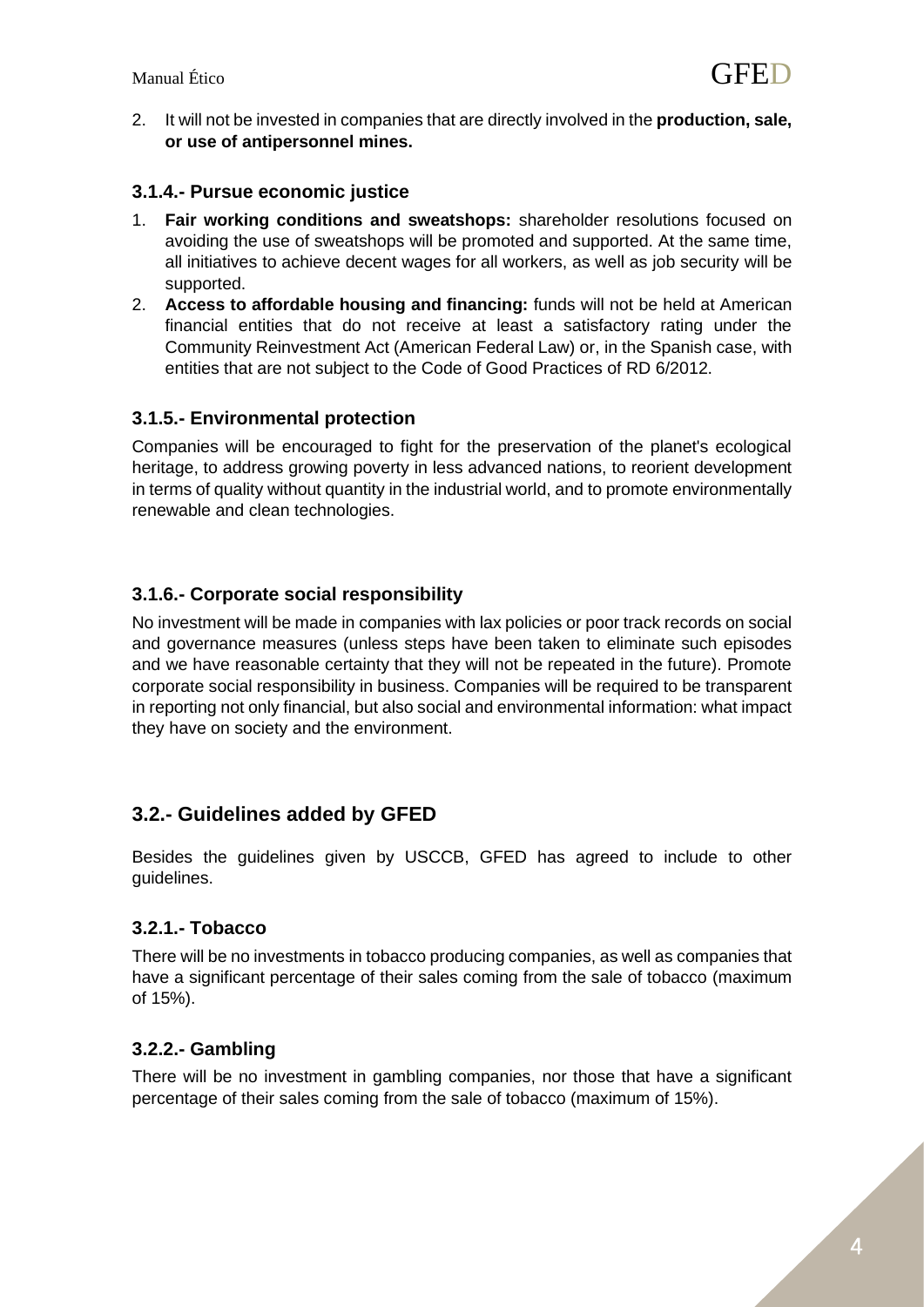# <span id="page-6-0"></span>**3.3.- Other criteria used when investing.**

In addition to the criteria mentioned so far regarding investing in line with the social doctrine of the Catholic Church, we follow other ESG criteria to shape the portfolio. From an ESG point of view, the criteria we apply to companies are divided into environmental, social and governance. Some of the main points to watch out for in companies are summarized in the table below:

| <b>ENVIRONMENTAL</b>      | <b>SOCIAL</b>                          | <b>GOVERNANCE</b>        |
|---------------------------|----------------------------------------|--------------------------|
| · Carbon, methane, and    | · Human rights and                     | · Shareholder advisory   |
| other greenhouse gas      | conflict zones                         | vote on executive        |
| emissions                 | · Workers' rights, working             | compensation; pay for    |
| · Fracking                | conditions (slavery and                | performance, pay equity; |
| · Pollution and climate   | child labour), living wage             | say on pay               |
| change                    | · Sexual harassment                    | Cumulative voting & dual |
| · Renewable energy        | Discrimination, diversity<br>$\bullet$ | class share structure    |
| · Biodiversity, ecosystem | (employees,                            | · Separation of chairman |
| change                    | management, etc.)                      | and CEO positions        |
| · Facilities with         | License to operate in                  | · Shareholder rights     |
| environmental risks       | local communities                      | · Staggered Boards       |
| · Hazardous waste         | (including indigenous                  | (Staggered Boards)       |
| disposal/clean-up, use    | communities)                           | · Diversity and board    |
| and disposal of toxic     | · Predatory lending                    | structure                |
| chemicals, other wastes   | · Genetically modified                 | Director nominations     |
| · Resource depletion      | organisms                              | $\cdot$ Tax evasion and  |
| (water), sustainable land | · Animal welfare                       | corruption               |
| use                       |                                        | ⋅ Cybersecurity          |
| · Plastic use             |                                        |                          |

We also include in our selection criteria those included in the United Nations Global Compact, which is the largest global corporate sustainability initiative. It is a voluntary initiative through which companies and institutions undertake the following commitments:

- Operate in a responsible manner, in line with the universal Principles of Sustainability.
- Take actions that benefit society.
- Engage from the highest level of the organization, pushing sustainability deeply.
- Report annually on your ongoing efforts
- Engage at the local level where you have a presence

Commitment should be made by the board of directors to fulfil core responsibilities in four areas: human rights, labour, environment, and corruption. The annual report should include progress made in all four areas, describing the efforts made to operate responsibly in support of society. The minimum requirements of the Sustainability Principles are summarised in the Global Compact's Ten Principles, which are derived from the Universal Declaration of Human Rights, the International Labour Organisation's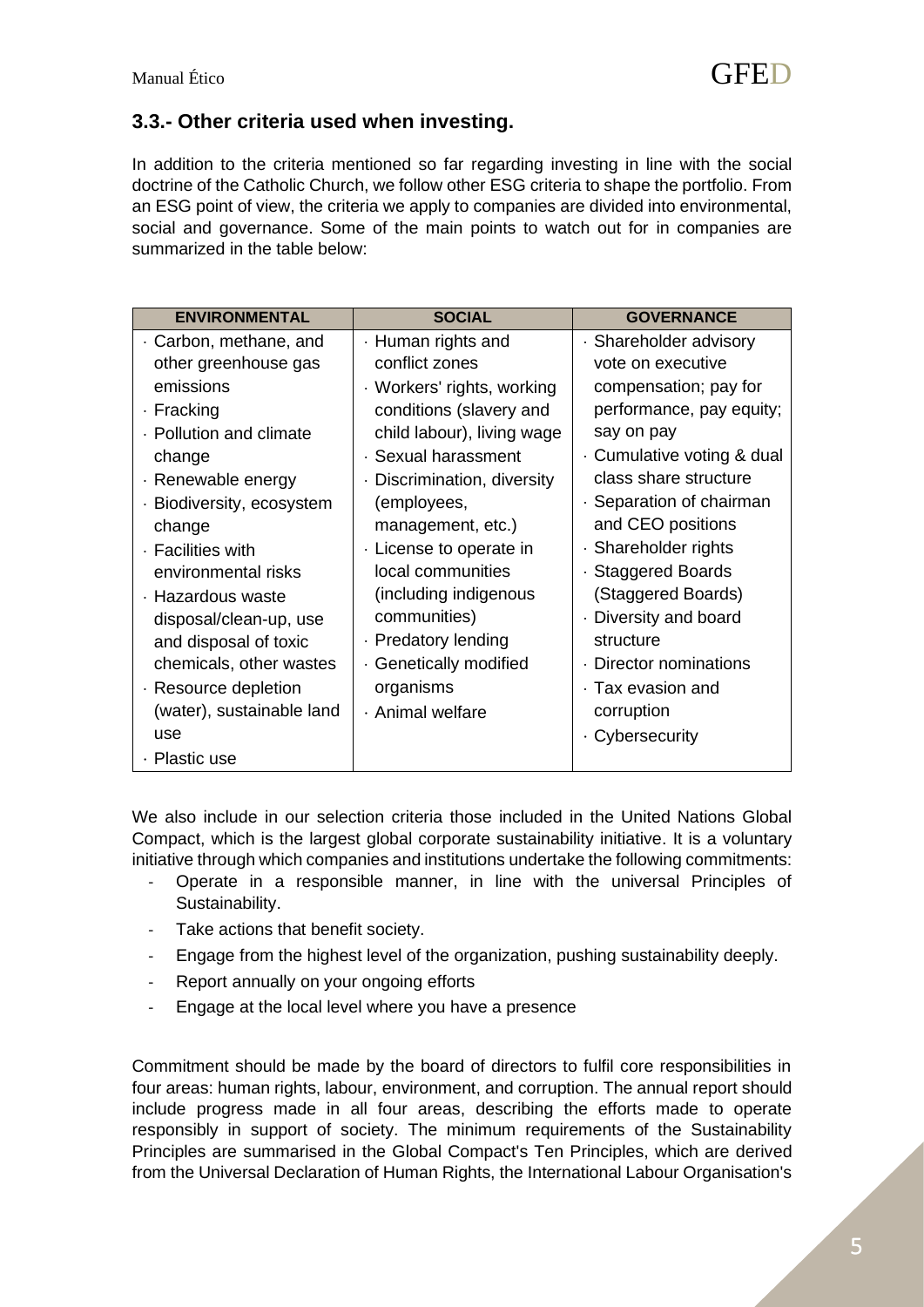Declaration on Fundamental Principles and Rights at Work, the Rio Declaration on Environment and Development, and the United Nations Convention against Corruption. These Ten Principles are:

#### • **Human Rights Related:**

- 1. Businesses should support and respect the protection of internationally proclaimed human rights.
- 2. Businesses should make sure that they are not complicit in human rights abuses.

#### • **Labour-related**

- 3. Businesses should uphold the freedom of association and the effective recognition of the right to collective bargaining.
- 4. Businesses should strive for the elimination of all forms of forced and compulsory labour.
- 5. Businesses should strive for the effective abolition of child labour.
- 6. Businesses should strive for the elimination of discrimination in respect of employment and occupation.

#### • **Related to the Environment**

- 7. Businesses should maintain a precautionary approach to environmental challenges.
- 8. Businesses should encourage initiatives that promote greater environmental responsibility.
- 9. Businesses should encourage the development and diffusion of environmentally friendly technologies.

#### • **Corruption**

10. Businesses should work against corruption in all its forms, including extortion and bribery.

We also take into account the **Sustainable Development Goals (SDGs) promoted by the UN.** The Sustainable Development Goals (2015-2030) achieved on 25 September 2015, also known by their acronym SDGs, are an initiative promoted by the United Nations to continue the development agenda after the Millennium Development Goals (MDGs), this being a way for the Company to act in the achievement of ESG factors. There are 17 goals, of which our Society has selected the following, as it considers that it is within its reach to try to influence its objectives:

- **GOAL 8:** Decent work and economic growth. This consists of promoting sustained, inclusive, and sustainable economic growth, full and productive employment and decent work for all.
- **GOAL 9:** Industry, innovation and infrastructure. This is to build resilient infrastructure, promote inclusive and sustainable industrialisation and foster innovation.
- **GOAL 12**: Responsible production and consumption. This consists of ensuring sustainable consumption and production patterns.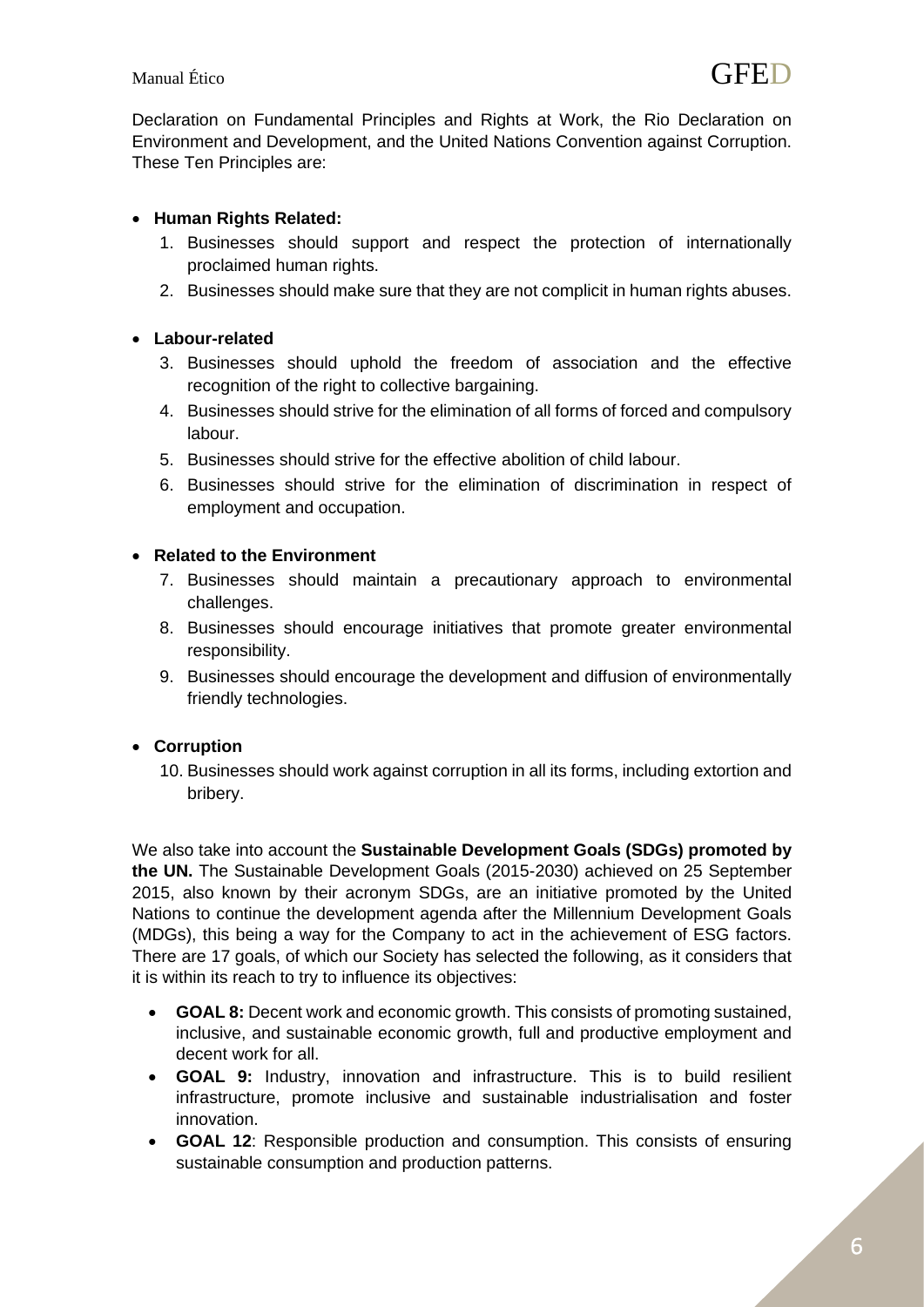- **GOAL 13**: Climate action. To take urgent action to combat climate change and its effects.
- **GOAL 17**: Partnerships for achieving the goals. Consists of strengthening the means of implementation and revitalizing the Global Partnership for Sustainable Development, taking into account the special relevance of the Company's relationship with investors, managers, shareholders, employees and other stakeholders that may appear in the activities carried out by the Company.

# <span id="page-8-0"></span>**3.4.- Compliance with Regulation (EU) 2019/2088 and remuneration policy**

The company sets out the scope of its publication obligations in compliance with Regulation (EU) 2019/2088 of the European Parliament and of the Council of 27 November 2019 on sustainability disclosures in the financial services sector.

Environmental objective means the following:

- Climate change mitigation;
- Adaptation to climate change;
- Sustainable use and protection of water and marine resources;
- Transition to a circular economy;
- Pollution prevention and control;
- Biodiversity protection and restoration

GFED's remuneration policy is consistent with the sustainability policies and risks (environmental, social and corporate governance) of the Entity, in accordance with the provisions of Regulation (EU) 2019/2088 of the European Parliament and of the Council of 27 November 2019 on sustainability disclosures in the financial services sector.

# <span id="page-8-1"></span>**4-. Methodology**

#### <span id="page-8-2"></span>**4.1.- Asset classification**

As a premise when making an investment, it is essential to previously analyse whether it is in accordance with the afore mentioned criteria. To do so, we start with a classification of the assets, to be able to analyse the investment based on its type and verify compliance with the criteria.

The analysis of the investment will be made mainly based on the type of asset and the underlying asset if there is one. The types of existing assets are:

- **Companies and countries**: those are divided into:
	- o Direct investment:
		- **Companies must meet the above criteria.**
		- Countries must not be in breach of any of the USCCB principles or be on any blacklist such as the UN, human rights organisations, or the list of countries mentioned below.
	- $\circ$  Index investment: it must be verified that most of the components, at least 75%, individually meet the exclusion criteria.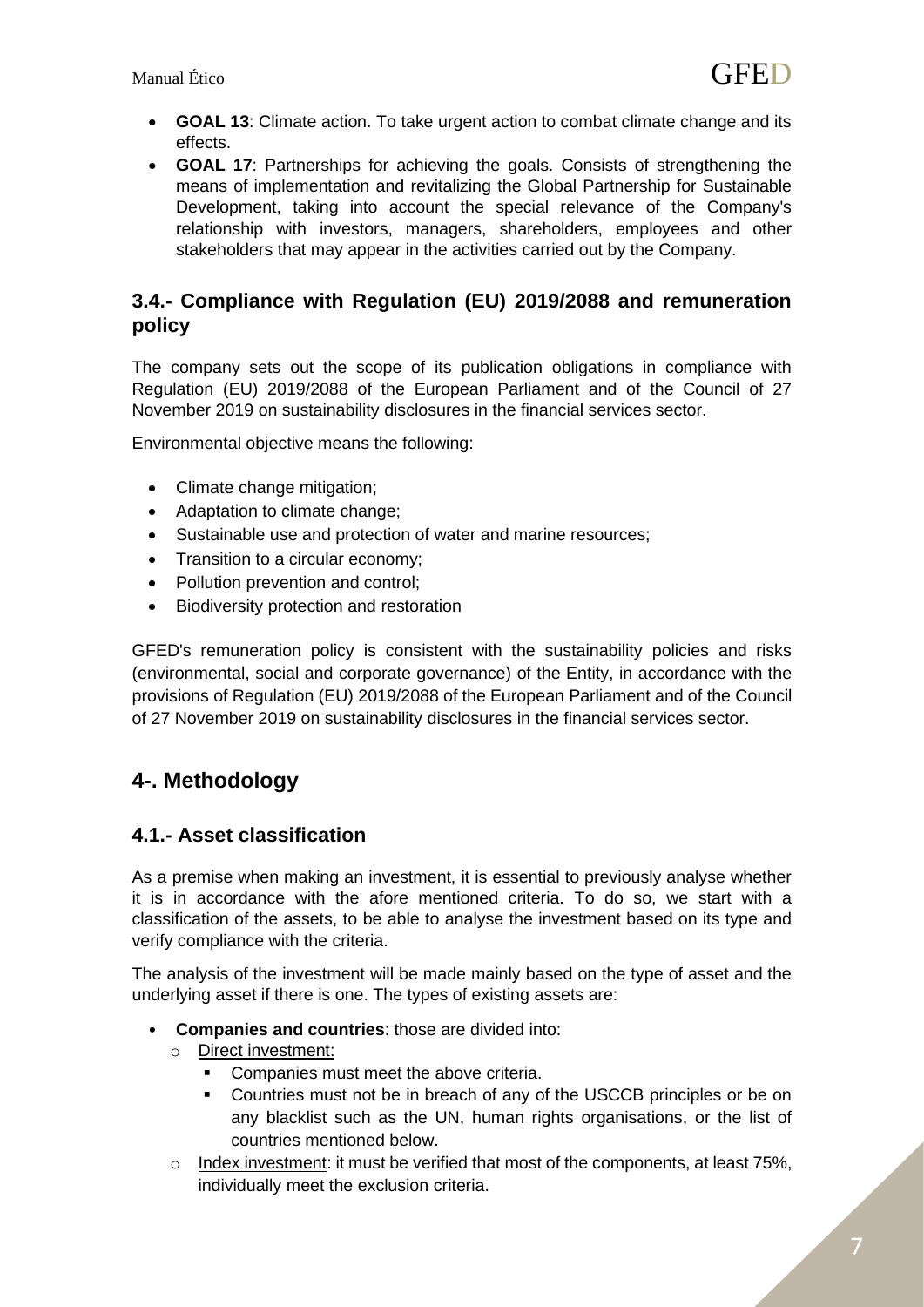- o Funds investment: it must be verified that most of the components, at least 75%, individually meet the exclusion criteria.
- $\circ$  Derivatives or structures: if they are about companies or countries, it will be checked that they meet the exclusive criteria. If they are on indexes, we will verify that most of the components, at least 75%, individually meet the exclusive criteria.
- **Currencies and interest rates**: it is necessary to verify that the country is not one of the aforementioned, nor is it on any black list such as that of the UN, or those of organizations that protect human rights, or any list of countries with international sanctions, etc.
- **Real assets**: includes raw materials, real estate, investment in forests, renewable energies, etc. The investment in raw materials is considered suitable by itself, although we will ensure that there is no overexploitation. It is divided in:
	- o Direct investment through companies, projects, or raw materials.
	- o Indexes: most of its individual components, at least 75%, must not be included in the exclusion criteria.
	- $\circ$  Funds: most of its individual components, at least 75%, must not be included in the exclusion criteria as well as the fund manager.
	- o Derivatives: depending on the underlying asset, whether on companies or on indices, and we will apply the above criteria.
- **Others**: any other form of investment is included here. It must be analysed individually and exhaustively, and always verifying that it is a suitable investment under the GFED criteria and under the USCCB criteria.

#### <span id="page-9-0"></span>**4.2.- Exclusionary criteria for company analysis**

The thresholds applied to the companies' revenues, which we use as exclusion criteria in the analysis of their activities with reference to the above criteria, are shown below:

| <b>ACTIVITY</b>                                                                       | <b>MAXIMUM EXPOSITION</b>               |  |
|---------------------------------------------------------------------------------------|-----------------------------------------|--|
| Production of abortifacients and abortion                                             | Maximum percentage of 0% in<br>revenue  |  |
| Adult content production                                                              |                                         |  |
| Production of biological or chemical weapons, cluster bombs or<br>antipersonnel mines |                                         |  |
| Contraceptives                                                                        |                                         |  |
| Production of tobacco                                                                 |                                         |  |
| Production of nuclear weapons                                                         |                                         |  |
| Research with embryonic stem cells and human cloning                                  |                                         |  |
| Selling or distribution of adult content                                              | Maximum percentage of 5% in<br>revenue  |  |
| Selling or distribution of tobacco                                                    | Maximum percentage of 10% in            |  |
| Gambling                                                                              | revenue                                 |  |
| Production or distribution of conventional military weapons                           | Maximum percentage of 50% in<br>revenue |  |
| Child labour                                                                          | Evidence of an incident                 |  |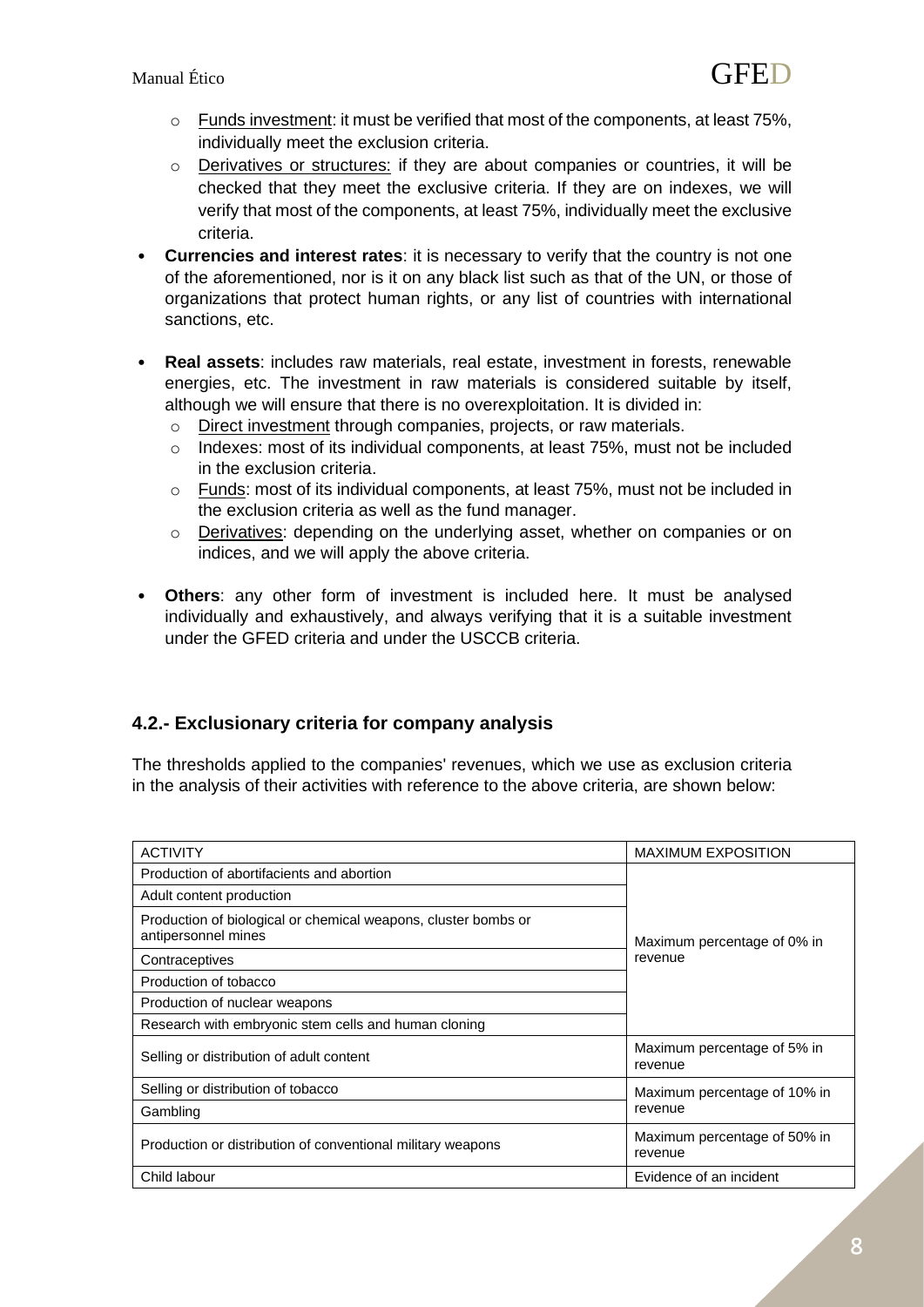## <span id="page-10-0"></span>**4.3.- Analysis criteria for countries, currencies, and interest rates**

Assets that can be considered as belonging to a country asset class, such as sovereign bonds or currencies or state-owned companies, we should check whether the country belongs to the following list:

- Cuba
- Iran
- North Korea
- Northern Ireland
- Russia and Ucrania
- Sudan
- Syria
- Countries subjected to sanctions imposed by the north American OFAC (Office of Foreign Assets Control, http://www.ofac-guide.com/ofac-countries.htm)
- Countries subjected to sanctions imposed by Canada under the Special Economic Measures Act (SEMA),

<http://www.international.gc.ca/sanctions/countries-pays/index.aspx?lang=eng>

If it does not belong to the above list, it should be checked if it is on any other exclusion list made by a reputable body for human rights violations, discrimination based on gender or race, use of child labour or any other activity prohibited in our guidelines. They could also be excluded if they are on any of the lists produced by bodies such as the United Nations or other human rights organizations. They will also need to be checked for international sanctions.

# <span id="page-10-1"></span>**5.- Analysis process**

# <span id="page-10-2"></span>**5.1.- Verification of compliance with the exclusion criteria**

Any investment to be made in a company must have gone through a process of analysis of the exclusionary criteria, and if the company is affected by any of them, it would prevent us from making the investment.

# <span id="page-10-3"></span>**5.2.- Checking whether the company belongs to the Catholic indices**

In addition to checking that the company complies with the absence of significant activity in those activities mentioned in the guidelines previously set out, we will check whether the companies in which we wish to invest are included in any of the Catholic indices prepared by analysts such as Standard and Poor's, MSCI or any other equivalent, which we use as a reference.

These indices are based on general indices, from which securities that do not comply with the social doctrine of the Catholic Church are excluded.

The indices we use mainly and without exclusive criteria are: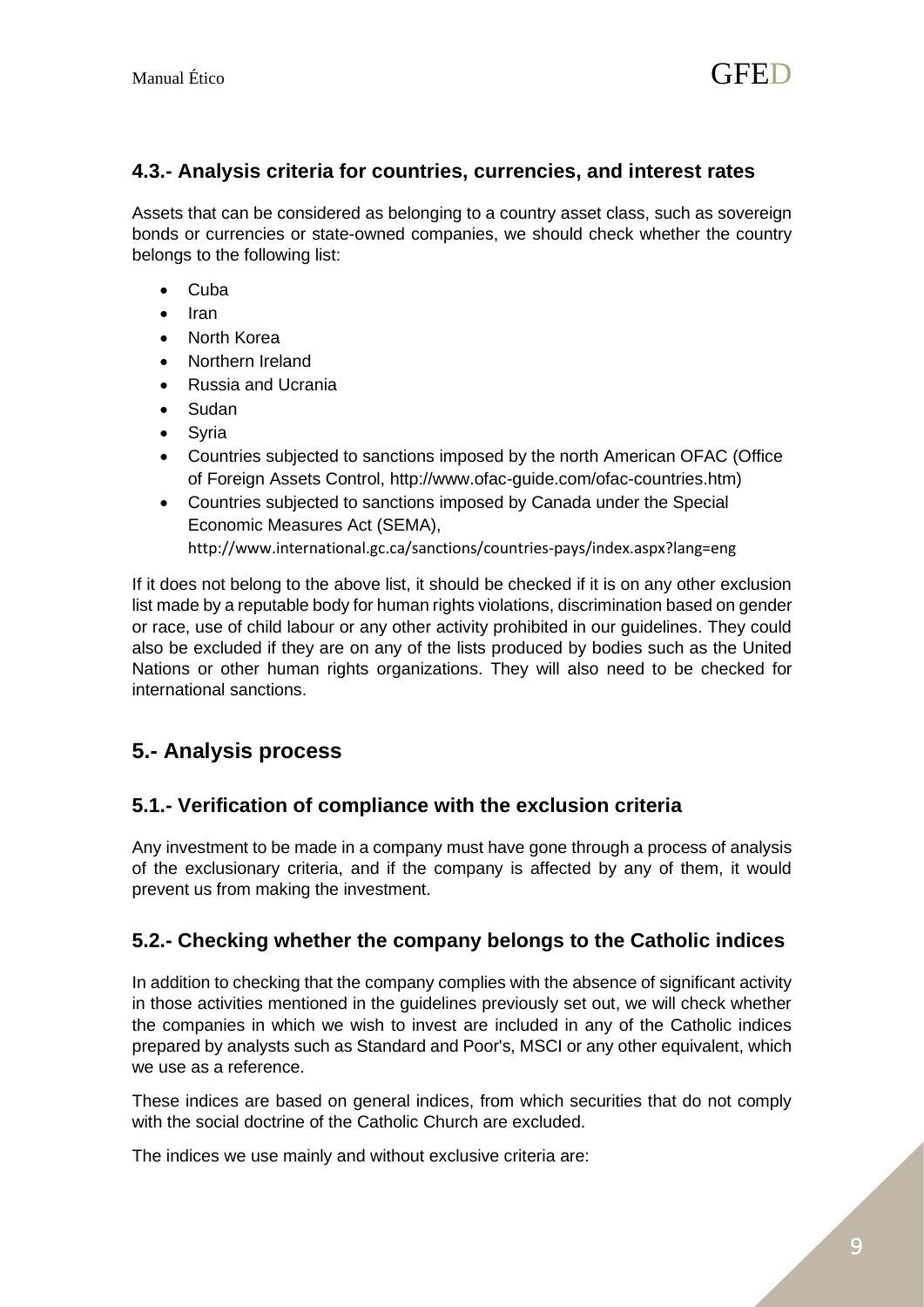- S&P 500 Catholic Values: is based on the S&P 500 index. It has a quarterly review of the values.
- MSCI World Catholic Values: is based on the MSCI World. Its composition is reviewed on a quarterly basis, coinciding with MSCI's regular reviews of its indices.
- Stoxx Europe Christian Index: based on the Stoxx 600 index. In this case, its securities are reviewed every six months.

### <span id="page-11-0"></span>**5.3.- Review of the company's non-financial information**

Once we have verified that the companies do not have exclusionary criteria that would preclude investment, we proceed to score the companies on ESG criteria. To do so, we use the material in the company's non-financial information that describes the company's situation and performance on many of the ESG criteria.

In addition, we review the information provided by ESG rating agencies such as Sustaynalitics, MSCI or S&P as an ESG rating for the company. All things being equal, we will choose those companies with the highest ratings.

Similarly, we search for news related to the companies both through the internet and other information providers such as Bloomberg. This search is done in order to check whether there might be any problems in a particular area. If there are problems, we follow up on the information to check that it has been satisfactorily resolved or that appropriate measures are being put in place to fix it.

We also use financial software such as Bloomberg as an investment analysis tool, which provides us with information on the main KPIs of companies in ESG fields. In this way we can assess the evolution of these in a quantitative and not only qualitative way. We value very positively that companies improve in these KPIs, since the ultimate goal of investing with ethical principles is constant improvement for the benefit of our investments and the company itself.

# <span id="page-11-1"></span>**5.4.- Reports**

For each of the investments analysed, a report must be drawn up detailing the steps followed in the analysis, as well as the reason why it became eligible or ineligible.

The document shall consist of two phases:

- Classification of the asset, in accordance with the typology explained above.
- Analysis procedure: the steps explained above shall be followed until a conclusion is reached regarding the possibility of investing in the asset.

In order to detect possible incidents or non-compliance with the aforementioned criteria, we constantly look for any relevant news that may arise regarding the companies in our portfolio. The possible warnings that arise will be analysed on an individual basis and, if necessary, will be submitted to the ethics committee where a final decision will be taken.

# <span id="page-11-2"></span>**5.5.- Conclusions of the analysis and communication with companies**

Once each potential investment has been analysed, the various conclusions to be drawn are as follows: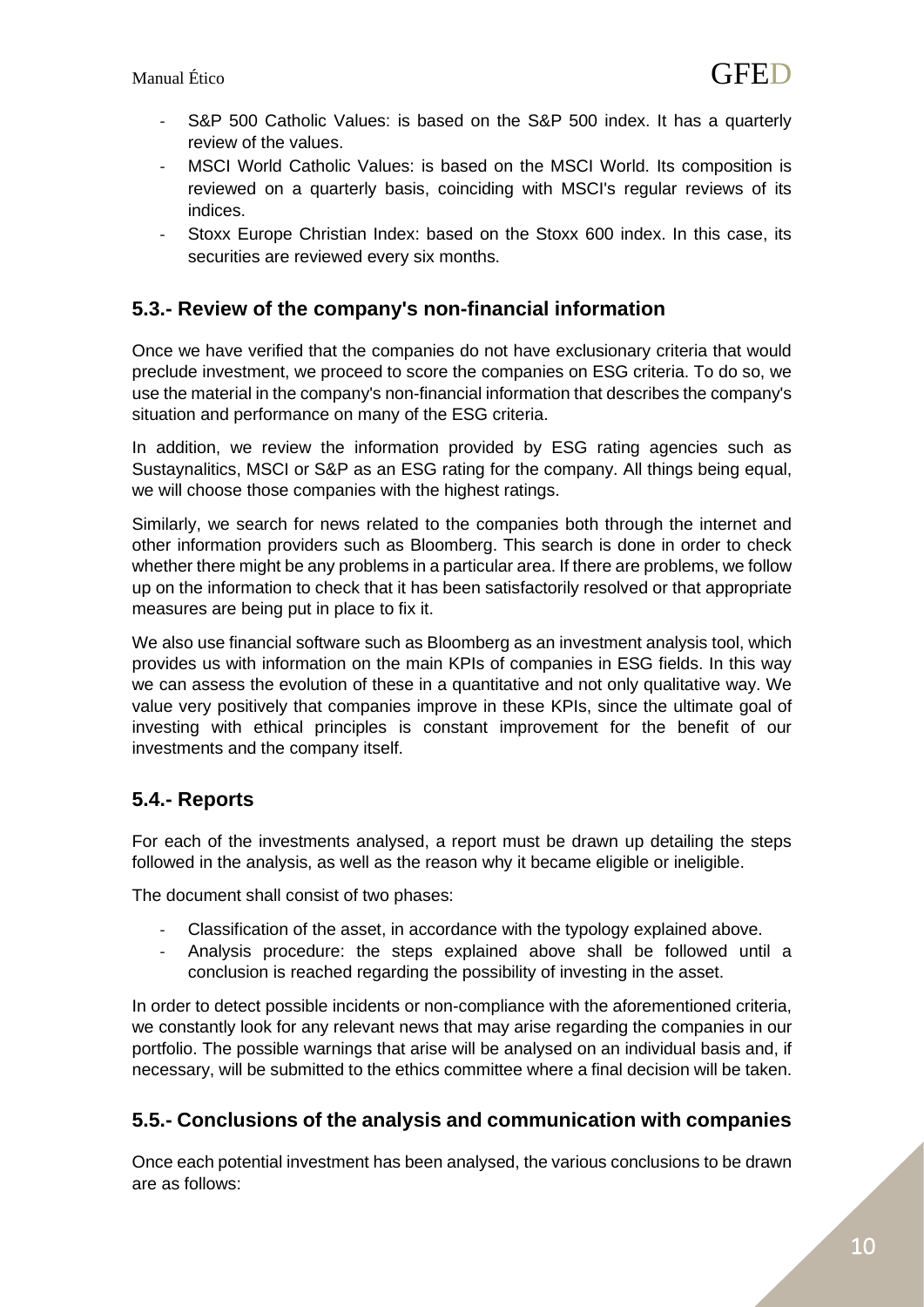- An investable asset in accordance with the ethical and social criteria set by the GFED ethics committee and therefore suitable for inclusion in the portfolios.
- An asset that does not meet the ethical and social criteria set by the GFED ethics committee: it is therefore a non-investable asset and cannot be included in the portfolios.

In the event that the asset is eligible and if the asset is included in the portfolio, we send a letter to the company communicating our position as investors as well as our status as ethically responsible investors and encouraging the company to follow and improve on best practices in all matters concerning environmental, social or corporate governance issues.

# <span id="page-12-0"></span>**5.6.- Participation in Ordinary and Extraordinary General Shareholders' Meetings**

At GFED, we have a duty to improve the strategy and practices of the companies in which we invest, so that they ensure that they are geared towards long-term sustainable value creation and comply as well as possible with ESG and ethical requirements. Companies need an appropriate governance system and culture, capable of effectively addressing and resolving the challenges they face. As part of this process of improving companies' ESG policies, we review and vote at Ordinary and Extraordinary General Shareholders' Meetings where there is an agenda item that we consider important for the ongoing improvement of companies in all important social, governance and environmental areas.

We review the agenda of the Meeting and the items to be voted on, both those proposed by the company and those proposed by other shareholders, and we vote for or against those items that we consider can improve respect for the environment, some social aspect or respect for human rights and life in general, or the governance of the company itself.

At the date of publication of these policies, the criteria set out in the ISS GOVERNANCE Proxy Voting Guidelines Benchmark Policy Recommendations apply in general, with the possibility of voting differently depending on the consideration of specific circumstances, as well as the aforementioned criteria on the social doctrine of the Catholic Church.

# <span id="page-12-1"></span>**5.7.- Periodic reviews**

Every six months a review of the assets that make up the portfolio will be carried out by the ethics committee. In the event that a fund position becomes questionable due to indications that it has begun to breach any of the criteria, the time limits set for making a decision are as follows:

- There is a maximum of three months to obtain the necessary information to be able to confirm that the company is invertible. In the event that conclusive information is not obtained in this period of time, the position should be closed.
- In the event that the asset is non-invertible (following the paragraph above), the maximum time available is three months from the conclusion of the analysis, always operating under the premise of prudence and trying at all times not to harm the portfolio.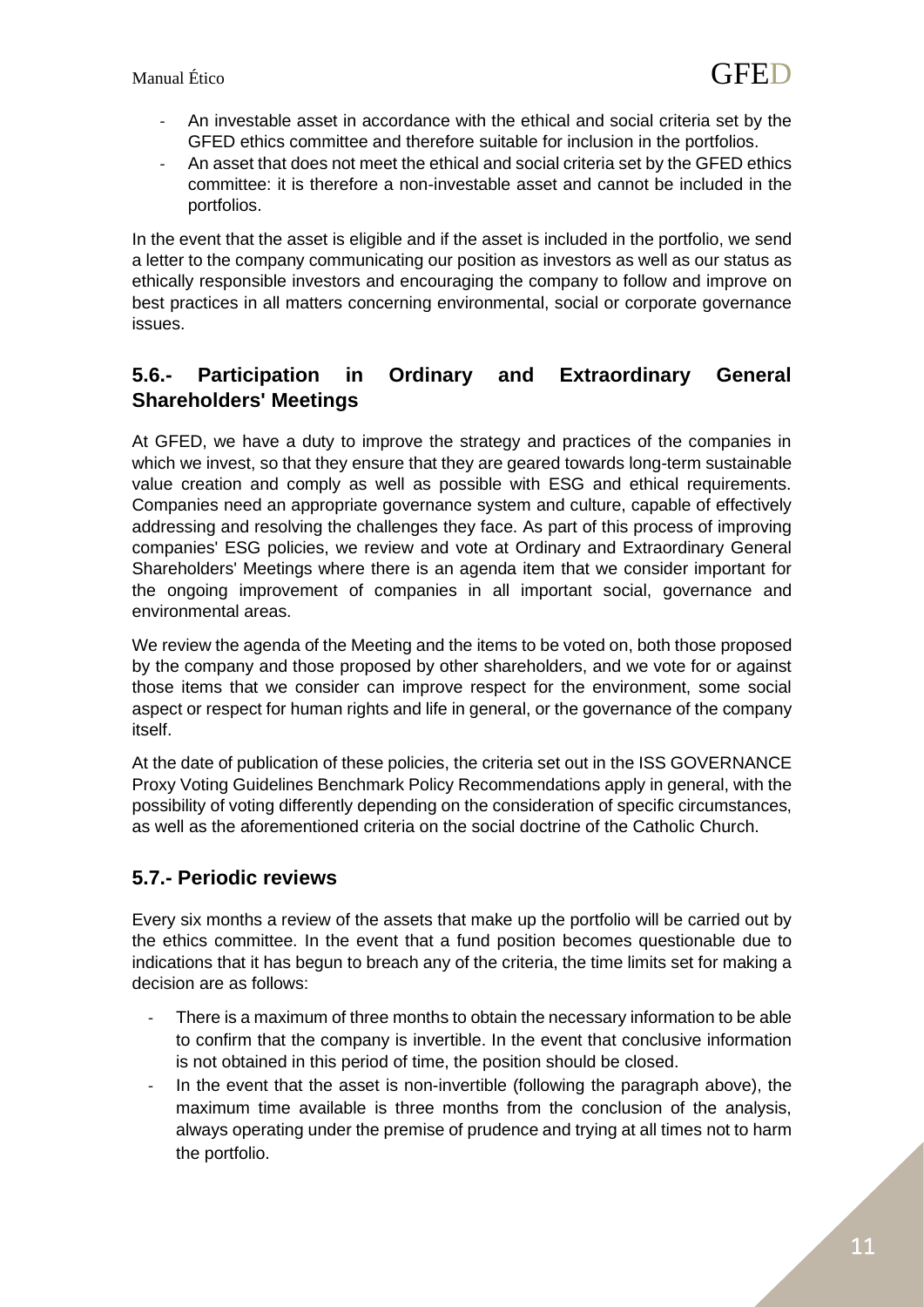Manual Ético  $\mathbf{GFED}$ 

# <span id="page-13-0"></span>**6.- Statement of principles (PRI)**

GFED has joined participatory platforms such as the United Nations' Principles for Responsible Investment (https://www.unpri.org).

The PRI participatory platform is a global tool for collaborative initiatives. It provides signatories with a private forum to pool resources, share information, enhance influence and interact with companies, policymakers and other key players in ESG investment. The aim is to foster the creation of long-term sustainable value through collaboration, benefiting society and the environment.

The six principles covered by the PRI are:

- 1. Social, environmental and corporate governance criteria shall be incorporated into the investment analysis and decision-making process.
- 2. We will incorporate these criteria into our policies and practices by being active in the companies in which we invest.
- 3. We will seek to ensure that the entities in which we invest report adequately on the measures taken in this area.
- 4. Promote acceptance and implementation of the principles in the industry.
- 5. Work together to improve the implementation of the principles.
- 6. Report on measures and progress made towards implementation of the principles.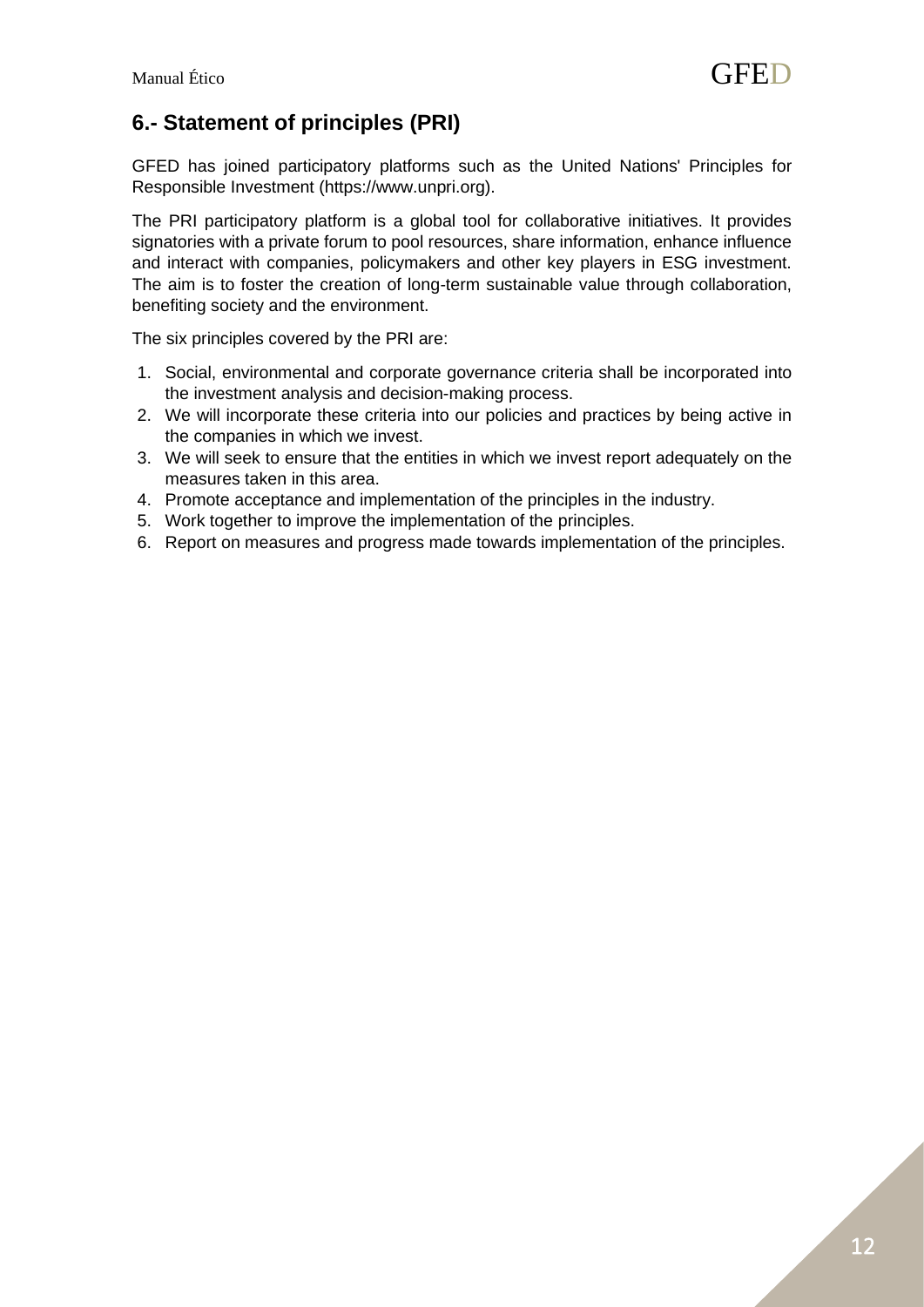# <span id="page-14-0"></span>**ANNEX 1: SUSTAINABILITY INITIATIVES. United Nations Global Compact**

The United Nations Global Compact is the largest global corporate sustainability initiative. It is a voluntary initiative through which the following commitments are acquired:

- Operate in a responsible manner, in line with the universal Sustainability Principles.
- Take actions that favour society.
- Commit from the highest level of the organization, pushing sustainability deep into the company's DNA.
- Report annually on ongoing efforts
- Participate at the local level where the company has a presence.

The commitment must be acquired by the board of directors, so that the fundamental responsibilities are fulfilled in four areas: human rights, labour, environment, and corruption.

The procedure to join is as follows:

1. Prepare a letter from the company to the Secretary General of the United Nations expressing the commitment to:

- a. The Global Compact and its ten principles
- b. Act in support of the goals of the United Nations
- c. Produce an annual progress report

2. Complete the online application form, uploading a digital copy of the signed commitment letter.

The annual report should include the progress made in the four areas, describing the efforts made in order to operate responsibly in helping society. The minimums required by the Sustainability Principles are summarized in the Ten Principles of the Global Compact, which are derived from the Universal Declaration of Human Rights, the Declaration of the International Labour Organization on fundamental principles and rights at work, the Rio Declaration on Environment and Development, and the United Nations Convention against Corruption.

These Ten Principles are:

#### RELATIVE TO HUMAN RIGHTS

1. Companies must support and respect the protection of fundamental human rights, recognized internationally.

2. Companies must ensure that they are not complicit in the violation of human rights.